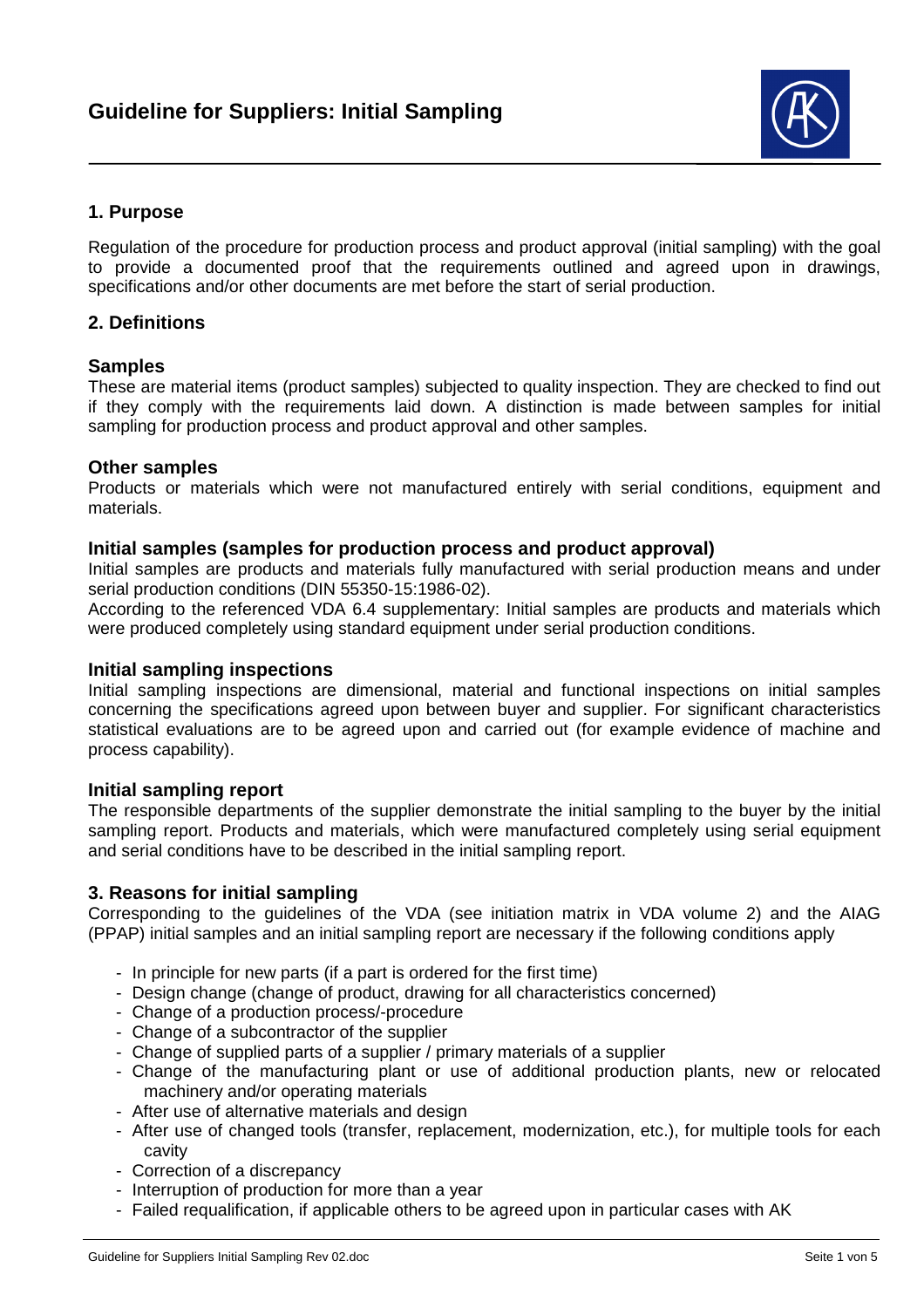

Exemptions are permitted only upon arrangement with AK for example if one of the following cases apply: Interruption of production / delivery for more than a year, standard parts, etc.

## **4. Preparation of an initial sampling report**

According to the submission level the following documents belong to a complete initial sampling report (PPAP):

- Part submission warrant (PSW) with complete data
- Positioned drawing (refer to all defined drawing dimensions and all specifications listed on the drawing)
- Dimensional, material and performance test results
- Sample parts (5 parts, for multi-cavity tools 5 parts per cavity)
- Additional documents (e.g. process flow plan, control plan, process capability studies, measurement systems analysis)
- Material certificates (if applicable also safety data sheets)
- Entry of all material data into the material data base IMDS and indication of the IMDS identification number on the PSW.

Either the forms of the latest edition of VDA volume 2 or the latest edition of the AIAG PPAP (Production Part Approval Process) have to be used corresponding to the order of AK.

Deviations from the specification and characteristics out of tolerance have to be identified in the initial sampling report accordingly.

For special characteristics (critical or significant characteristics specified as such on AK drawings) applies:

- Short-term process capability Cmk ≥ 2.00
- Short-term process capability Cmk ≥ 1.67

The evidence of capability must be enclosed in the initial sampling report. Until evidence of capability is achieved a 100% inspection of the characteristic concerned has to be done by the supplier.

### **5. Identification of initial samples**

Initial samples or samples with an initial sampling report must be packed separately and not be added to a series production shipment. The sample delivery must be clearly identified by the additional remark "Erstmuster Abteilung Qualitätssicherung" on the packaging and the delivery note.

Sample parts must be identified at least as follows:

- Part number
- Part designation
- Inspection report number and date
- Revision number with index
- Number of samples
- Supplier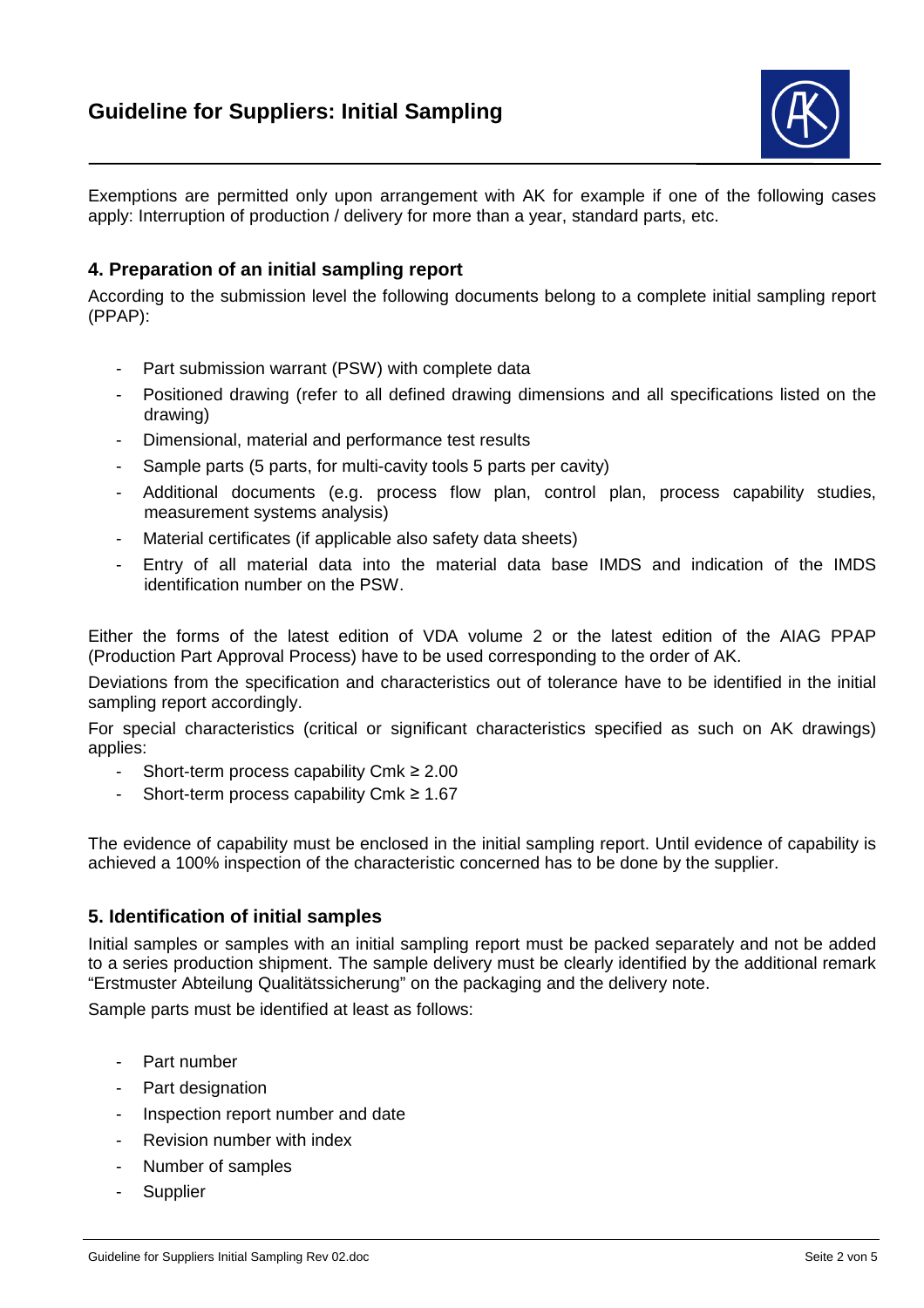

## **6. Evaluation of initial samples and release for series production**

The initial samples, related documents and IMDS data are checked by the quality department of AK. If applicable, an accredited, external laboratory can be included for assistance. The quality department records the result and informs the supplier as soon as possible. The following results are possible:

- Approved (o.k.): This means that all agreed requirements according to the planning of the initial sampling are met. The release for serial production is granted.
- Conditionally released: This means that the agreed requirements according to the planning of the initial sampling are not met completely. The delivery of products can only be done for a limited number of parts or duration under the adherence of agreed measures. A re-sampling or sending of still missing documents is necessary in time before the limiting defined.
- Not approved: This means that the agreed requirements according to the planning of the initial sampling are not met. An approval for serial delivery is not granted. A new or re-sampling is necessary. The serial delivery is not released. The extent must be agreed upon between AK and the supplier.

After receiving a rejection or conditional approval the supplier informs AK immediately when a resampling or new sampling can be expected.

## **7. Initial sampling and compliance with legal and other requirements**

The material data have to be entered into the IMDS independent of the level of the initial sampling report and sent to AK in any case. The number of the material data sheet has to be listed in the initial sampling report.

The substances must correspond to the requirements of the EU Environmental Directive 2000/53/EG, so that the compliance with the heavy metal ban is integral part of the delivery terms. Furthermore, the supplier must enter the contents of the material data sheet directly into the IMDS (international material data system). For this the address (code 1895) is to be used to submit the data to AK.

Furthermore, the ban of perfluorooctane sulfonates (PFOS) pursuant to the directive 76/769/EEC and 2006/122/EC and the ban of decabromodiphenyl ether is to respect.

The parts must also comply with the RoHS directive 2002/95 EC.

The supplier ensures to comply with the REACH directive 1907/2006 EC and registers all his substances or his supplier´s accordingly. Substance prohibitions, etc. must be respected.

The use of biocides in AK-products is only then permitted, if they are permitted according to the EU regulation no. 528/2012 "Making available on the market and use of biocidal products" and the substances are approved.

The use of conflict minerals must be excluded. The supplier must contact his sub-suppliers to ensure that conflict minerals are not delivered.

## **8. Information und Documentation**

The supplier is obliged to inform AK about any changes in the production process, production conditions or production location also referring to his sub-suppliers before serial delivery. This information must be passed to AK at least six months before the planned change. AK decides whether an initial sampling for serial release has to be done.

The retention periods are based upon VDA volume 1 (latest edition). The documents of the initial sampling report must be stored for the active time of the part plus one calendar year (at least 15 years) at the supplier and presented on request. The supplier must keep at least one retention sample for which the same storage time applies.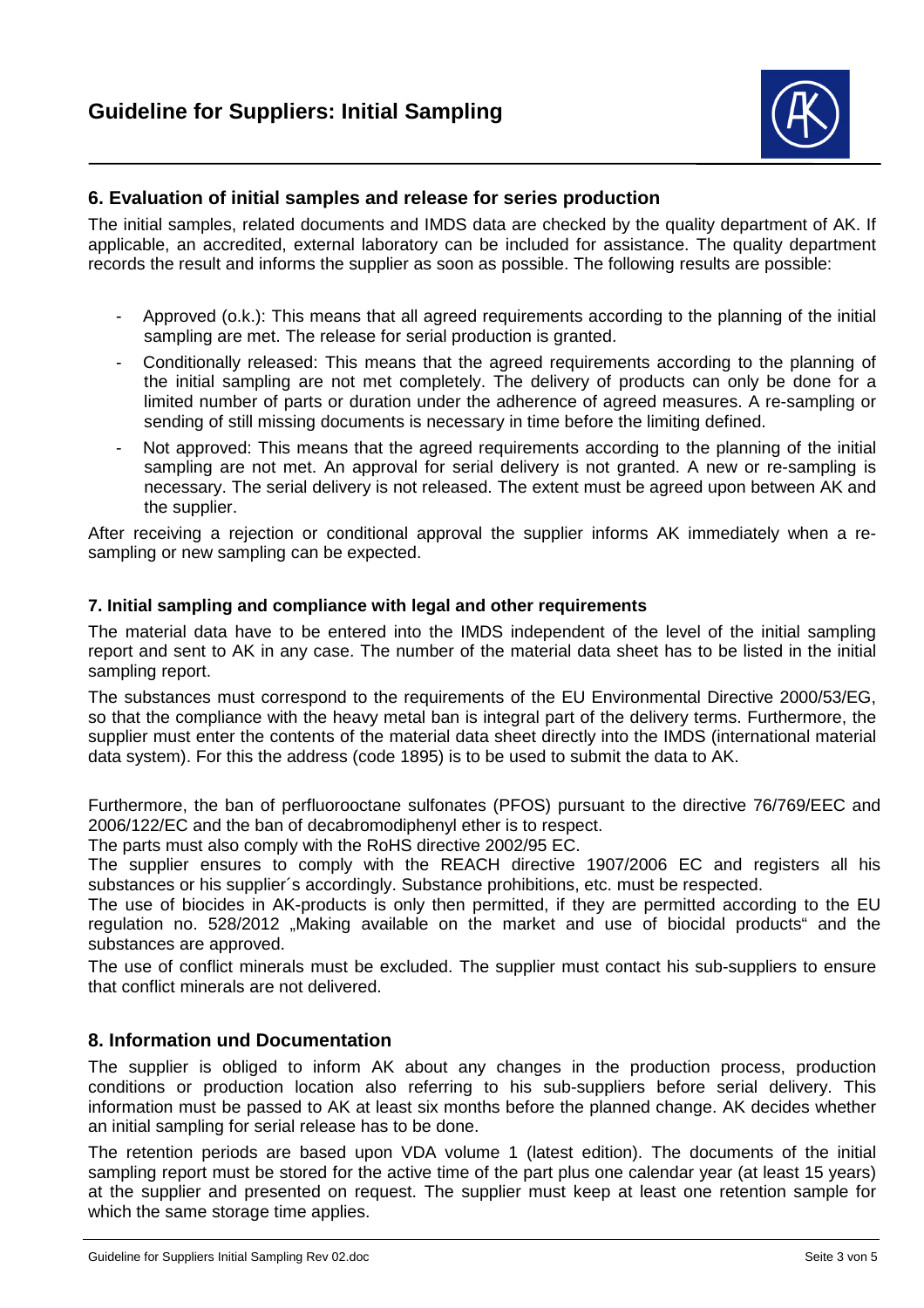

The supplier shall be informed of series production approval in the form of a test report (i.e. on the cover page of the initial sampling report).

The supplier receives the IMDS data sheet evaluation via IMDS.

# **9. PPAP documents to submit**

This list is intended to ensure complete initial sampling documents. Please take care that all documents are available completely to the person responsible.

Due to increased expense, incomplete documents / a rejected initial sampling report are invoiced with a processing fee of 125,- €.

If not agreed upon otherwise, the documents have to be submitted according to AK submission level 2. The cover sheet of the initial sample inspection report must either correspond to VDA volume 2 or PSW according to AIAG PPAP depending on the respective order.

The items referenced by VDA volume 2 refer to the fifth edition, November 2012.

The items referenced by PPAP refer to the fourth edition, 2006.

| AK              | <b>Requirements / Documents</b>                                                                                                                                                                                                                                                                        | <b>AK Submission Level</b> |                         |                |                         | Ref.                           | Ref.                             |
|-----------------|--------------------------------------------------------------------------------------------------------------------------------------------------------------------------------------------------------------------------------------------------------------------------------------------------------|----------------------------|-------------------------|----------------|-------------------------|--------------------------------|----------------------------------|
|                 |                                                                                                                                                                                                                                                                                                        | 0                          | 1                       | $\overline{2}$ | 3                       | <b>VDA</b><br>$\boldsymbol{2}$ | <b>PPAP</b>                      |
| $\mathbf 0$     | Cover sheet - initial sampling inspection report according to VDA<br>volume 2 or PSW according to AIAG PPAP in the latest edition                                                                                                                                                                      | $\mathbf{V}$               | $\mathbf v$             | $\mathbf V$    | $\mathbf v$             | $\mathbf 0$                    | (18)                             |
| $\mathbf{1}$    | Inspection results for product approval (e.g. geometry, dimen-<br>sions, function, materials (strength, physical characteristics),<br>weight, appearance, haptics, acoustics, odours, tactile feedback,<br>surface, reliability, EMC/ESD-tests, electrical reliability), material<br>test certificates | D                          | D                       | $\mathbf V$    | $\mathbf v$             | $\mathbf{1}$                   | (9)<br>(10)<br>(13)              |
| 2               | Sample parts (quantity / delivery quantity as agreed)                                                                                                                                                                                                                                                  | D                          | $\mathbf v$             | $\mathbf V$    | $\mathbf v$             | 2                              | (14)                             |
| $\overline{3}$  | Technical specifications (e.g. customer drawings, CAD-data,<br>specifications, approved design modifications, short-circuit<br>resistance, voltage resistance, functional reliability/safety (FUSI)                                                                                                    | D                          | D                       | $\mathbf v$    | $\mathbf v$             | $\overline{3}$                 | (1)<br>(2)                       |
| $\overline{4}$  | Design FMEA                                                                                                                                                                                                                                                                                            | D                          | D                       | D              | D                       | $\overline{4}$                 | (4)                              |
| 5               | Design/development releases by the supplier (if he has<br>development responsibility by agreement)                                                                                                                                                                                                     | D                          | D                       | $\mathbf v$    | $\mathbf v$             | 5                              | $\overline{(1)}$<br>(3)          |
| 6               | Verification of compliance with legal and customer specific<br>requirements (e.g. environment, safety, recycling, RoHS, Reach,<br>country-specific certificates)                                                                                                                                       | <b>NA</b>                  | $\mathbf V$             | $\mathbf v$    | $\mathbf v$             | $\overline{6}$                 | $\overline{(17)}$                |
| $\overline{7}$  | Material data sheet to IMDS*), ID-No. on the cover page of the<br>initial sampling report                                                                                                                                                                                                              | $\mathbf{V}$               | $\mathbf{V}$            | $\mathbf{V}$   | $\mathbf v$             | $\overline{7}$                 | (10)                             |
| 8               | Software test report, process conformance**)                                                                                                                                                                                                                                                           | D                          | $\overline{\mathsf{V}}$ | $\mathsf{V}$   | $\mathbf{V}$            | 8                              | $(-)$                            |
| 9               | Process FMEA                                                                                                                                                                                                                                                                                           | D                          | D                       | D              | D                       | 9                              | (6)                              |
| 10              | Process flow diagram (manufacturing and test/inspection<br>operations)                                                                                                                                                                                                                                 | D                          | D                       | $\mathbf{V}$   | $\mathbf{V}$            | 10                             | (5)                              |
| 11              | Control plan                                                                                                                                                                                                                                                                                           | D                          | D                       | $\mathbf V$    | $\mathbf V$             | 11                             | (7)                              |
| 12              | Proof of process capabilities                                                                                                                                                                                                                                                                          | D                          | D                       | $\mathsf{V}$   | $\mathbf{V}$            | 12                             | (11)                             |
| 13              | Evidence of safeguarding of significant characteristics                                                                                                                                                                                                                                                | <b>NA</b>                  | <b>NA</b>               | $\mathbf V$    | $\mathbf V$             | 13                             | (17)                             |
| $\overline{14}$ | List of test/inspection equipment (product specific)                                                                                                                                                                                                                                                   | D                          | D                       | $\mathbf{V}$   | $\overline{\mathsf{V}}$ | $\overline{14}$                | (16)                             |
| 15              | Measurement systems analysis (MSA), where appropriate<br>(result)                                                                                                                                                                                                                                      | D                          | D                       | $\mathbf{V}$   | $\mathbf{V}$            | 15                             | $\overline{(8)}$<br>(11)<br>(16) |
| 16              | Tooling overview (with quantities / number of cavities and<br>information on tooling concept                                                                                                                                                                                                           | D                          | D                       | $\mathbf v$    | $\mathbf v$             | 16                             | $(-)$                            |
| 17              | Evidence of achievement of agreed capacity (process validation)                                                                                                                                                                                                                                        | D                          | D                       | $\mathbf v$    | $\mathbf v$             | 17                             | $(-)$                            |